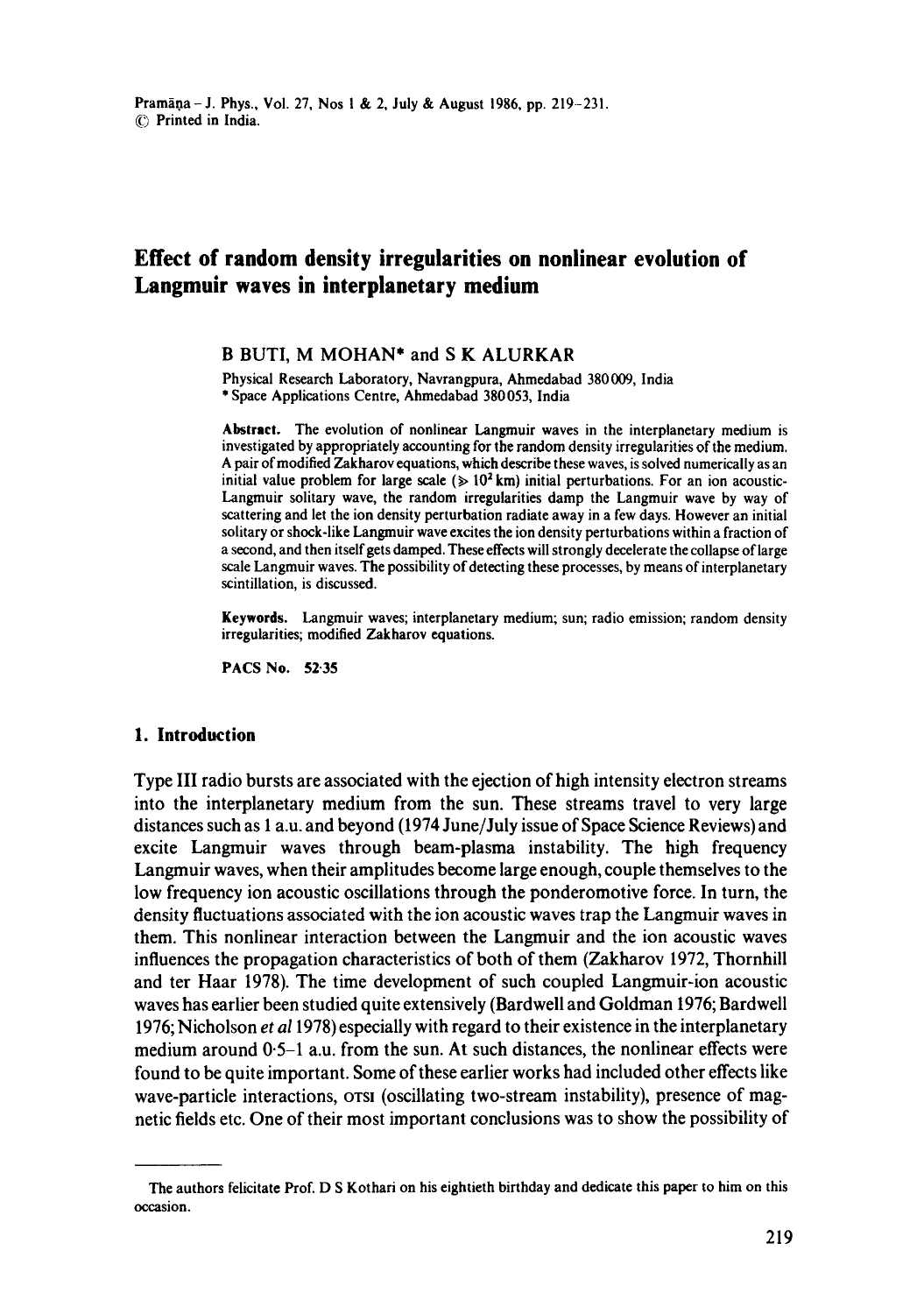Langmuir collapse (Nicholson *et al* 1978) whereby Langmuir waves with large widths shrink in size to very small widths of the order of a few Debye lengths. The collapsing Langmuir waves by means of the ponderomotive force give rise to pockets of extremely large density fluctuations having the same scale sizes. These studies, however, did not take into account the random density irregularities so commonly present in the interplanetary medium. Although some attempts to consider the effect of such background random density irregularities on the Langmuir waves in the interplanetary plasma have recently been made (Goldman and Du Bois 1982; Du Bois and Pesme 1984). However the latter studies were confined to the quasilinear regime of weak turbulence in which the strong coupling of the Langmuir waves to the ion acoustic waves through the ponderomotive force was ignored. We feel that such an approach to the Langmuir-ion acoustic interactions is rather incomplete especially since the Langmuir waves generated by the electron beam-plasma instability in the interplanetary plasma after a type III burst can very often grow to large amplitudes at which the ponderomotive force is not negligible. In the present work, we seek to study the strongly coupled Langmuir and ion acoustic waves (scale lengths  $\geq 10^2$  km) in the context of the interplanetary medium in the presence of the back-ground random density irregularities. The existence of such density irregularities, with sizes  $\sim 10^2$  km around 0.5 to 1.0 a.u. from the sun, has by now been very well established by the interplanetary scintillations studies (Readhead *et al* 1978; Gapper *et al* 1982) and satellite observations (Cronyn 1972; Neugebauer 1975).

In § 2, we derive a pair of modified Zakharov equations to describe this process. In § 3, we numerically solve these equations as an initial value problem with various initial conditions. Taking the initial perturbation to be a Langmuir-ion acoustic solitary wave, our computations for the solar wind parameters around 0.5 a.u., show that the Langmuir wave amplitude damps within a fraction of a second leaving behind the ion density perturbation. This is due to the scattering of the initially coherent Langmuir wave by the random density irregularities. Then the ion density perturbation that is left behind radiates away extremely slowly that is, in a couple of days. When this occurs, the originally smooth large size density perturbations breaks up into two or three smaller ones. Whereas an initial shock-like or a solitary type Langmuir wave with no initial density perturbation excites the density perturbation within a fraction of a second while itself undergoes damping. Later on, the density perturbation radiates away. In the case of shock waves, the density perturbations are excited at the leading and trailing edges of the shocks since the ponderomotive force is maximum at these places. Further evolution is same as in the previous cases.

IPS observations similar to the one carried out by Gapper *et al* (1982) are the most ideal to detect the excitation and propagation of density perturbations after a type III burst in the interplanetary medium. The breaking up of the large scale size density fluctuations will correspond to a decrease in the power spectrum at these scale sizes as the regions of density perturbations move outwards.

## **2. The modified Zakharov equations**

We take the interplanetary medium to be a plasma with hot electrons and cold ions containing isotropic random density irregularities with an average scale size say  $L$  ( $\sim$  10<sup>2</sup> km). In the absence of magnetic field, two of the most common oscillations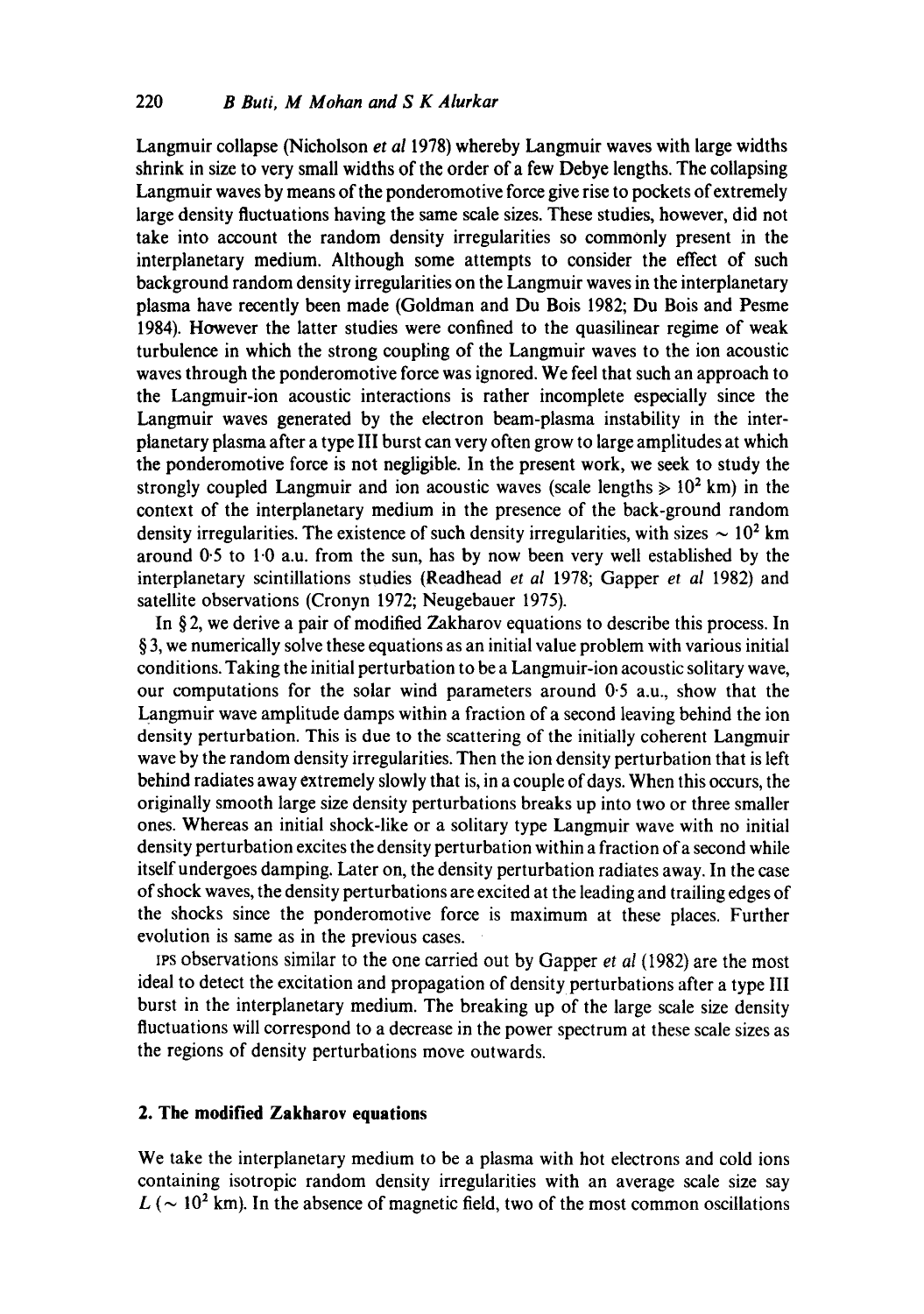such a plasma can sustain are the high frequency Langmuir oscillations ( $\omega \sim \omega_p$ )  $=(4\pi n_0e^2/m_e)^{1/2}$  and the low frequency ion acoustic oscillations ( $\omega \sim \omega_{pi}$ )  $=(4\pi n_0e^2/m_i)^{1/2}$ . The equations describing the electron fluid dynamics are,

$$
\frac{\partial n_e}{\partial t} + \frac{\partial}{\partial x} (n_e v_e) = 0, \tag{1}
$$

$$
\frac{\partial v_e}{\partial t} + v_e \frac{\partial v_e}{\partial x} = -\frac{e}{m_e} E - \frac{\gamma_e T_e}{m_e n_e} \frac{\partial n_e}{\partial x},\tag{2}
$$

and

$$
\partial E/\partial x = 4\pi e (n_i - n_e). \tag{3}
$$

In (1)-(3),  $n_a$  and  $n_t$  are the electron and ion densities,  $v_a$  is the electron fluid velocity,  $T<sub>e</sub>$  is the electron temperature and  $\gamma<sub>e</sub>$  is the ratio of specific heats of the electrons. The electrons, since they are light take part in both the Langmuir and ion acoustic oscillations whereas the heavy ions take part only in ion acoustic oscillations. Accordingly, we can expand the variables as (Tamoikin and Fainshtein, 1973):

$$
n_e = n_0 + \delta n(x) + \langle n_s \rangle + \langle n_f \rangle + n'_e, \tag{4}
$$

$$
n_i = n_0 + \delta n(x) + \langle n_i \rangle + n'_i,\tag{5}
$$

$$
v_e = \langle v_s \rangle + \langle v_f \rangle + v',\tag{6}
$$

and

$$
E = \langle E_s \rangle + \langle E_f \rangle + E', \tag{7}
$$

where the angular brackets denote averaging over the random density irregularities represented by  $\delta n(x)$ . Moreover  $n_0$  is the mean value of ion and electron densities and the prime denotes deviations of the quantities from their average values due to the fluctuations. The subscripts  $s$  and  $f$  refer to slow and fast oscillations. In the following treatment, the scale sizes of the random irregularities are considered to be much smaller than those of the slowly oscillating quantities. On substituting  $(4)-(7)$  in  $(1)-(3)$  and neglecting the nonlinear terms (Thornhill and ter Haar 1978) in the fast oscillations, after eliminating  $\langle n_f \rangle$  and  $\langle v_f \rangle$  and making use of the inequality

$$
\frac{\partial}{\partial t} (\langle n_s \rangle, \langle n_i \rangle; \langle v_s \rangle) \ll \frac{\partial}{\partial t} (\langle n_f \rangle; \langle v_f \rangle), \tag{8}
$$

we get,

$$
\frac{\partial^2 \varepsilon}{\partial t^2} + \omega_p^2 \left( 1 + \frac{\delta n + \langle n_s \rangle}{n_0} \right) \varepsilon - \frac{\gamma_e T_e}{m_e} \frac{\partial^2 \varepsilon}{\partial x^2} = 0. \tag{9}
$$

Here  $\varepsilon = \langle E_r \rangle + E'$ . We define  $\varepsilon$  as,

$$
\varepsilon = \frac{1}{2} \left[ \varepsilon_0(x, t) \exp(-i\omega_p t) + \text{c.c} \right]. \tag{10}
$$

 $\varepsilon_0(x,t)$  is a slowly varying function of space and time. Putting (10) in (9) and ignoring the second order time variations of  $\varepsilon_0$ , we obtain,

$$
\frac{2i}{\omega_p} \frac{\partial \varepsilon_0}{\partial t} + 3\gamma_e \lambda_p^2 \frac{\partial^2 \varepsilon_0}{\partial x^2} - \frac{(\langle n_s \rangle + \delta n)}{n_0} \varepsilon_0 = 0. \tag{11}
$$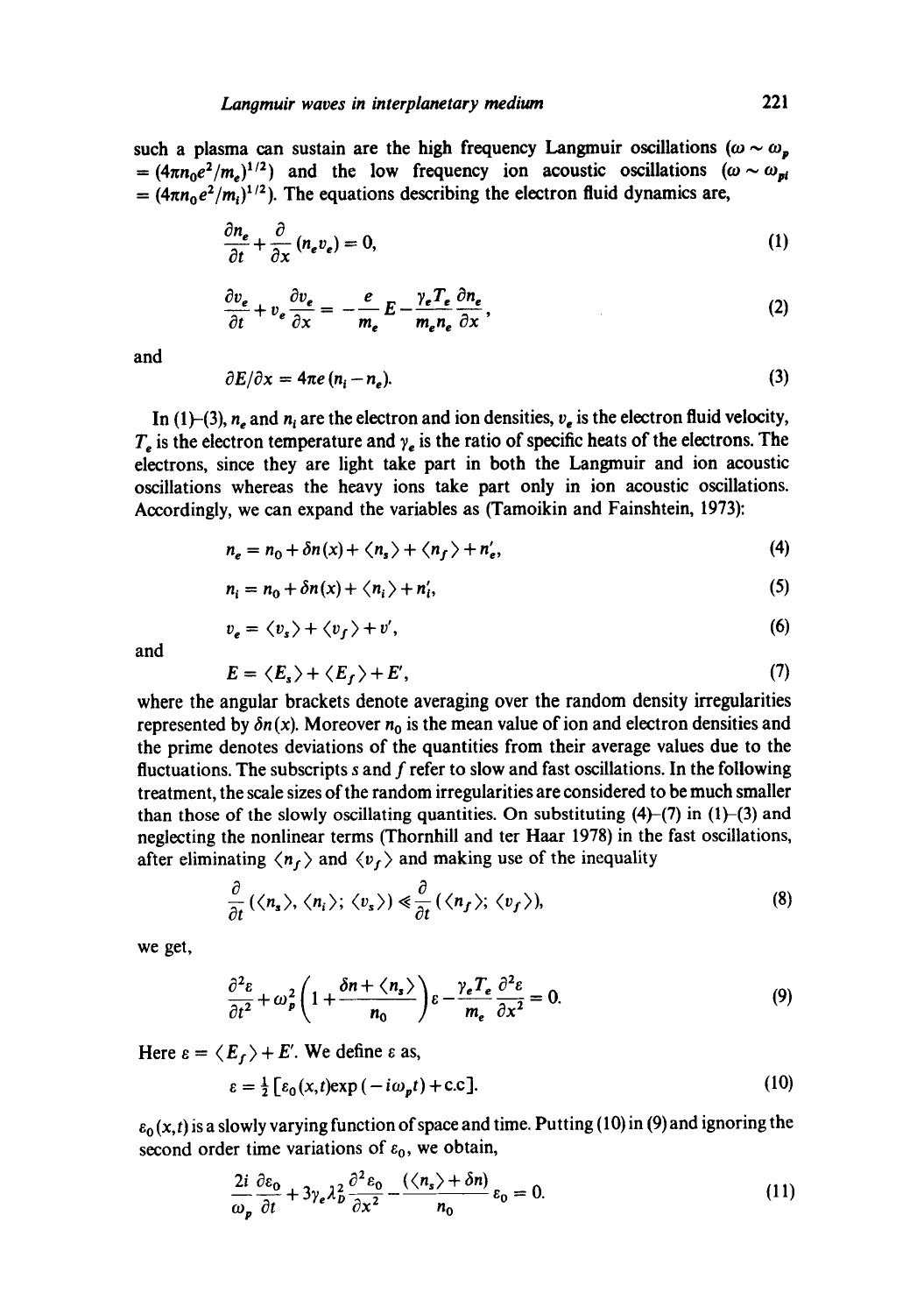Further we split  $\varepsilon_0$  as,  $\varepsilon_0 = \langle \varepsilon_0 \rangle + \varepsilon_0'$  where  $\langle \varepsilon_0 \rangle$  is the average and  $\varepsilon_0'$  is the deviation from the mean value. Averaging (11) over the random irregularities, we obtain

$$
\left(\frac{2i}{\omega_p}\frac{\partial}{\partial t} + 3\gamma_e \lambda_b^2 \frac{\partial^2}{\partial x^2} - \frac{\langle n_s \rangle}{n_0}\right) \langle \varepsilon_0 \rangle = \frac{1}{n_0} \langle \delta n \varepsilon'_0 \rangle.
$$
 (12)

Subtracting (12) from (11), we have

$$
\frac{2i}{\omega_p} \frac{\partial \varepsilon'_0}{\partial t} + 3\gamma_e \lambda_b^2 \frac{\partial^2 \varepsilon'_0}{\partial x^2} - \frac{\langle n_s \rangle}{n_0} \varepsilon'_0 = \frac{\delta n}{n_0} \langle \varepsilon_0 \rangle + \left[ \frac{\delta n}{n_0} \varepsilon'_0 - \frac{\langle \delta n \varepsilon'_0 \rangle}{n_0} \right]. \tag{13}
$$

Since the fluctuations  $(\delta n/n_0)$  and  $\varepsilon'_0$  are of the same order, we can neglect the second order term  $(\delta n \varepsilon'_0 - \langle \delta n \varepsilon'_0 \rangle)/n_0$  in (13) (Tamoikin and Fainshtein, 1973). We then Fourier transform (13), solve for  $\varepsilon'_{0}$  and take its inverse Fourier transform to obtain,

$$
\varepsilon'_{0} = \frac{i}{2n_{0}} \iint \delta n(x',t') \langle \varepsilon_{0}(x',t') \rangle
$$
  
 
$$
\times \exp \left\{ i \left[ k(x'-x) - \frac{\omega_{p}}{2} \left( 3k^{2} \gamma_{e} \lambda_{b}^{2} + \frac{\langle n_{s} \rangle}{n_{0}} \right) (t'-t) \right] \right\} dx'dt'dk.
$$
 (14)

On multiplying with  $(\delta n/n_0)$  and taking the average over the random irregularities, (14) gives,

$$
A = \frac{\langle \varepsilon_0' \delta n \rangle}{n_0} = \frac{i \langle \delta n^2 \rangle}{4n_0^2} \iint g(\vec{\chi}) \exp\left\{i \left[ \frac{\omega_p}{2} \left( 3k^2 \gamma_e \lambda_p^2 + \frac{\langle n_s \rangle}{n_0} \right) - k \xi \right] \right\}
$$
  
×  $\langle \varepsilon_0 (x - \xi, t - \tau) \rangle d\overline{\chi} d\tau dk$ , (15)

where  $g(\bar{\chi})$  is the correlation function for the random irregularities and  $\xi$  is the xcomponent of the vector  $\bar{\chi}$ . Substituting (15) in (12), we obtain,

$$
\frac{2i}{\omega_p} \frac{\partial \langle \epsilon_0 \rangle}{\partial t} + 3\gamma_e \lambda_b^2 \frac{\partial^2 \langle \epsilon_0 \rangle}{\partial x^2} + iA \langle \epsilon_0 \rangle = \frac{\langle n_s \rangle \langle \epsilon_0 \rangle}{n_0}.
$$
 (16)

The term  $iA \langle \varepsilon_0 \rangle$  represents damping of the Langmuir wave due to scattering by the irregularities.

The low frequency ion acoustic waves, on the other hand, are described by the equations,

$$
\frac{\partial n_i}{\partial t} + \frac{\partial}{\partial x} (n_i v_i) = 0, \tag{17}
$$

$$
\frac{\partial v_i}{\partial t} + v_i \frac{\partial v_i}{\partial x} = -\frac{e}{m_i} \frac{\partial \phi}{\partial x},\tag{18}
$$

and

$$
\frac{\partial^2 \phi}{\partial x^2} = 4\pi e (\tilde{n}_e - n_i),\tag{19}
$$

where  $\phi$  is defined by,  $-\partial \phi/\partial x = \langle E_s \rangle + E'$  and  $\tilde{n}_e (= n_0 + \delta n(x) + \langle n_s \rangle + n'_e)$ , is the low frequency electron fluctuations. To find  $\tilde{n}_{e}$  we average (2) over the fast oscillations,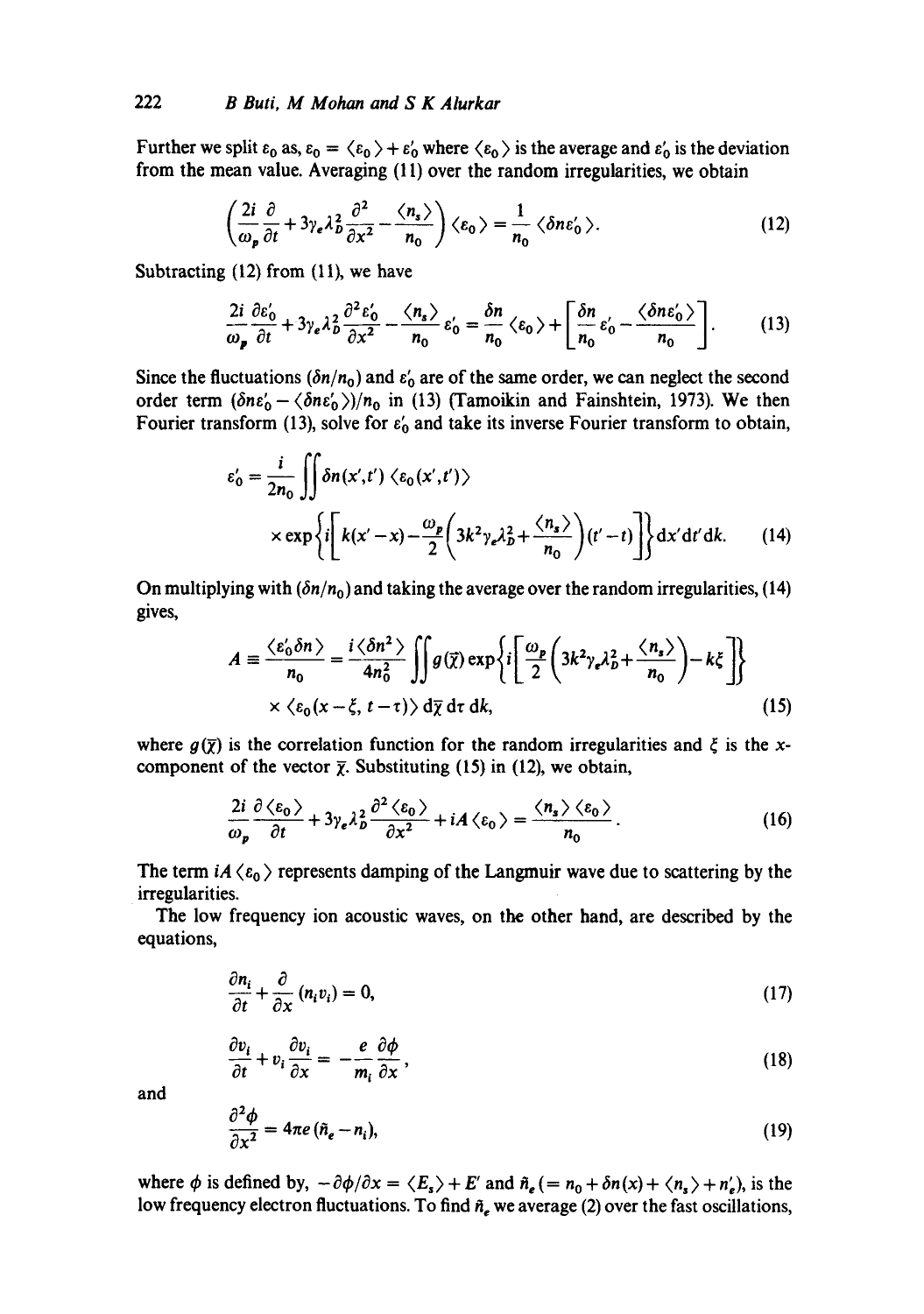and neglect the electron inertia (Mohan and Buti 1982); this gives

$$
\hat{n}_e = n_0 + \delta n(x) + \frac{1}{T_e} \left( e\phi - \frac{e^2 |\varepsilon|^2}{4m_e \omega_p^2} \right).
$$
 (20)

We now use the method of reductive perturbations (Taniuti 1974; Mohan and Buti 1980, 1982) to equations (17)-(19) and introduce the following stretched variables:

$$
\xi = \epsilon^{1/2} (x - C_s t), \quad \tau = \epsilon^{3/2} t,
$$
\n(21)

where  $C_s = (T_e/m_i)^{1/2}$  is the ion acoustic speed. The quantities  $n_i$ ,  $v_i$  and  $\phi$  are expanded as, **Sales** 

$$
n_i = n_0 + \epsilon n^{(1)} + \epsilon^2 n^{(2)} + \ldots, \qquad (22)
$$

$$
v_i = \epsilon v^{(1)} + \epsilon^2 v^{(2)} + \dots,
$$
 (23)

and

$$
\phi = \epsilon \phi^{(1)} + \epsilon^2 \phi^{(2)} + \dots \tag{24}
$$

The smallness parameter  $\varepsilon$  is chosen in such a way that  $\tilde{n}_i = \langle n_i \rangle + n'_i = \varepsilon n^{(1)}$  and  $|\varepsilon|$ occurring in (20) are of the same order (Nishikawa *et a11974).* This way we can take into account the second order ion nonlinearities.

From the second order equations in  $\varepsilon$ , after eliminating  $n^{(2)}$ ,  $v^{(2)}$  and  $\phi^{(2)}$  and on using the first order solutions, namely

$$
n^{(1)} = (n_0/C_s)v^{(1)} = (n_0e/T_e)\phi^{(1)},
$$
\n(25)

we get,

$$
\frac{\partial \tilde{n}_i}{\partial t} + \frac{C_s}{n_0} \tilde{n}_i \frac{\partial \tilde{n}_i}{\partial x} + \frac{C_s T_e}{8 \pi n_0 e^2} \frac{\partial^3 \tilde{n}_i}{\partial x^3} = -\frac{C_s n_0 e^2}{8 T_e m_e \omega_p^2} \frac{\partial}{\partial x} |\varepsilon|^2.
$$
 (26)

Following the procedure used in the case of (13) (Tamoikin and Fainshtein 1973), we average (26) over the random inhomogeneities to obtain,

$$
\frac{\partial}{\partial t} \left( \frac{\langle n_s \rangle}{n_0} \right) + C_s \left( 1 + \frac{\langle n_s \rangle}{n_0} \right) \frac{\partial}{\partial x} \left( \frac{\langle n_s \rangle}{n_0} \right) + \frac{C_s \lambda_B^2}{2} \frac{\partial^3}{\partial x^3} \left( \frac{\langle n_s \rangle}{n_0} \right) \n- \frac{m_i C_s^2}{2e n_0} \left( \frac{\partial B}{\partial x} + D \right) = - \frac{C_s n_0 e^2}{8T_e m_e \omega_p^2} \frac{\partial}{\partial x} | \langle \varepsilon_0 \rangle |^2,
$$
\n(27)

where

$$
B = -e \frac{\langle \delta n^2 \rangle}{2\pi} \left\{ \int \frac{g(\vec{\chi})}{S(\omega)\chi} \exp\left[i(\omega\tau - k_0\chi)\right] \right\}
$$

$$
\times \frac{\langle n_s(x-\xi, t-\tau) \rangle}{n_0} \left[ 1 + \frac{\xi C_s}{\omega \chi^2} (k_0\chi - i) \right] dy d\omega d\tau \tag{28}
$$

and

$$
D = \frac{eT_e \langle \delta n^2 \rangle}{2\pi m_i} \frac{\partial}{\partial x} \int \frac{g(\vec{\chi})}{\omega S(\omega) \chi^3} \exp[i(\omega \tau - k_0 \chi)]
$$
  
 
$$
\times \frac{\langle n_s(x - \xi, t - \tau) \rangle}{n_0} \left\{ \xi (k_0 \rho - i) + \frac{C_s}{\omega} \left[ k_0^2 \xi^2 + (1 + ik_0 \chi) \left( 1 - \frac{3\xi^2}{\chi} \right) \right] dy d\omega d\tau \right\}
$$
(29)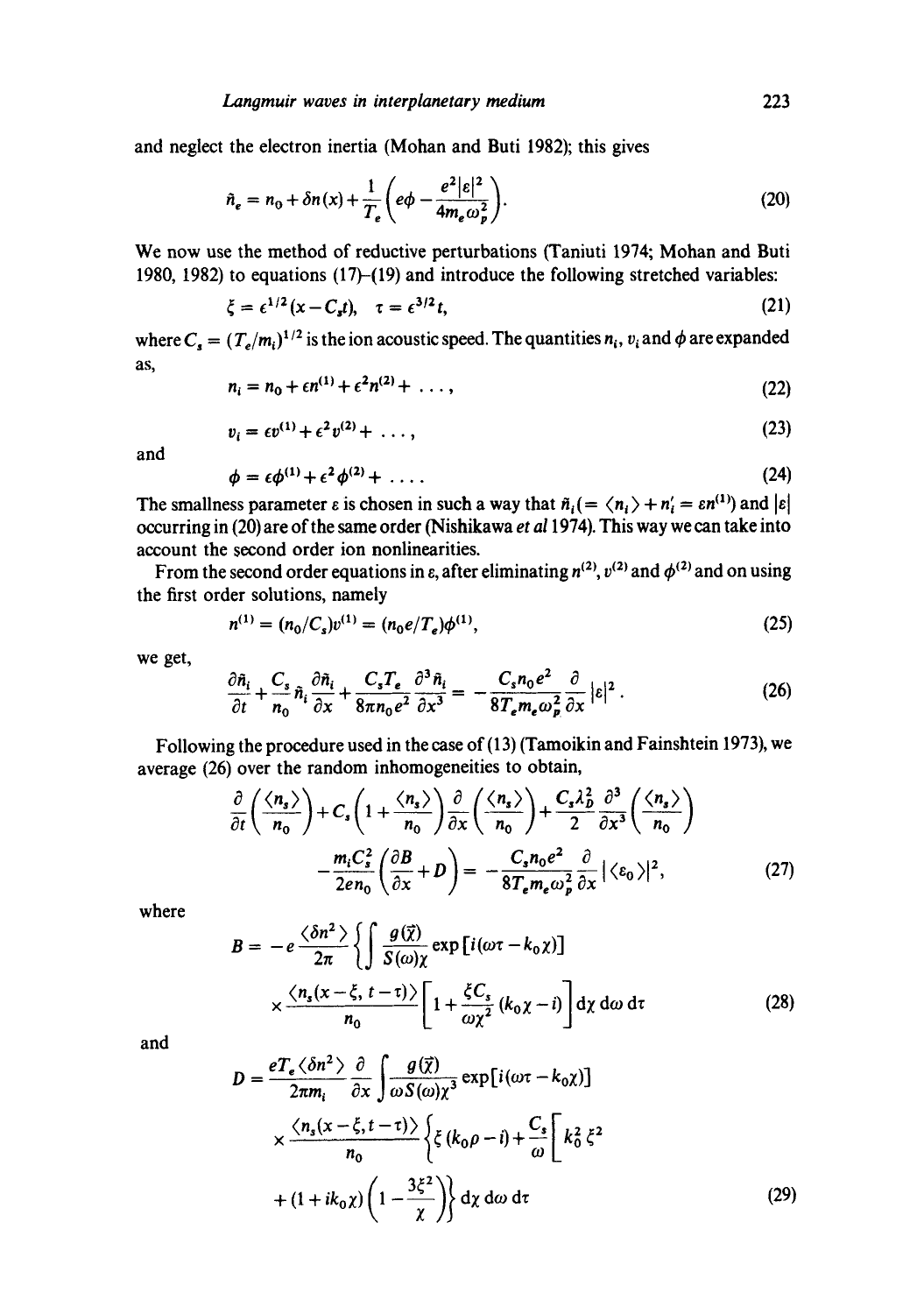224 *B Buti, M Mohan and S K Alurkar* 

with 
$$
k_0 = \frac{\omega_{p_i}}{C_s} [S(\omega)]^{1/2}
$$
 and  $S(\omega) = \left(\frac{\omega_{pi}^2}{\omega^2} - 1\right)$ .

The term on the right side of (29) represents the ponderomotive force (Gaponov and Miller 1958) which couples the ion acoustic perturbation to the electric field of the Langmuir wave.

We expand  $\langle \varepsilon_0(x-\xi, t-\tau) \rangle$  and  $\langle n_s(x-\xi, t-\tau) \rangle$  occurring in (15), (28) and (29) about  $x$  and  $t$  and retain the first three terms in the expansion. Then after carrying out the integrations, (16) and (27) reduce to

$$
\frac{2i}{\omega_p} \frac{\partial}{\partial t} \langle \varepsilon_0 \rangle + 3\gamma_e \lambda_b^2 \frac{\partial^2 \langle \varepsilon_0 \rangle}{\partial x^2} = \frac{\langle n_s \rangle}{n_0} \langle \varepsilon_0 \rangle - \frac{i}{4} \frac{\overline{L}}{\sqrt{3} \lambda_b} \frac{\langle \delta n^2 \rangle}{n_0^2} \langle \varepsilon_0 \rangle \tag{30}
$$

and

$$
\frac{\partial}{\partial t} \left( \frac{\langle n_s \rangle}{n_0} \right) + C_s \left( 1 + \frac{\langle n_s \rangle}{n_0} \right) \frac{\partial}{\partial x} \left( \frac{\langle n_s \rangle}{n_0} \right) + \frac{C_s \lambda_b^2}{2} \frac{\partial^3}{\partial x^3} \left( \frac{\langle n_s \rangle}{n_0} \right) \n+ \alpha_1 \frac{\partial^3}{\partial x \partial t^2} \left( \frac{\langle n_s \rangle}{n_0} \right) - \alpha_2 \frac{\partial^3}{\partial x^2 \partial t} \left( \frac{\langle n_s \rangle}{n_0} \right) + \delta \frac{\partial^2}{\partial x \partial t} \left( \frac{\langle n_s \rangle}{n_0} \right) \n= -\frac{C_s n_0 e^2}{8T_e m_e \omega_p^2} \frac{\partial}{\partial x} | \langle \varepsilon_0 \rangle |^2,
$$
\n(31)

where

$$
\alpha_1 = \frac{C_s}{3\omega_{pi}^2} \frac{\langle \delta n^2 \rangle}{n_0^2} \frac{\overline{L}^2}{\lambda_b^2}, \quad \alpha_2 = C_s \alpha
$$

and 
$$
\delta = \frac{1}{3} \overline{L} \frac{\langle \delta n^2 \rangle}{n_0^2}
$$
, with  $\overline{L} = \int_0^\infty g(\vec{\chi}) d\chi$ 

and  $L^2 = \int_0^a g(\vec{x}) \chi \, d\chi$ . The quantities L and  $L^2$  characterize the integral scales of the random density irregularities. Equations (30) and (31) are the modified Zakharov equations. On using the normalizations,

$$
x \to x(\sqrt{3}\lambda_D)^{-1}, \quad t \to t \ C_s/(\sqrt{3}\lambda_D),
$$
  

$$
\langle n_s \rangle \to \frac{\langle n_s \rangle}{n_0} = N, \quad \langle \varepsilon_0 \rangle = \langle \varepsilon_0 \rangle / (16\pi n_0 T_e)^{1/2} = E,
$$

with  $\gamma_e = 3$ , they reduce to,

$$
2i\mu \frac{\partial E}{\partial t} + \frac{\partial^2 E}{\partial x^2} = NE - i aE,
$$
\n(32)

and

$$
\frac{\partial N}{\partial t} + \frac{\partial N}{\partial x} + N \frac{\partial N}{\partial x} + \frac{1}{6} \frac{\partial^3 N}{\partial x^3} + p \frac{\partial^3 N}{\partial x^2 \partial t} \n+ q \frac{\partial^3 N}{\partial x \partial t^2} + r \frac{\partial^2 N}{\partial x \partial t} = -\frac{1}{2} \frac{\partial}{\partial x} |E|^2,
$$
\n(33)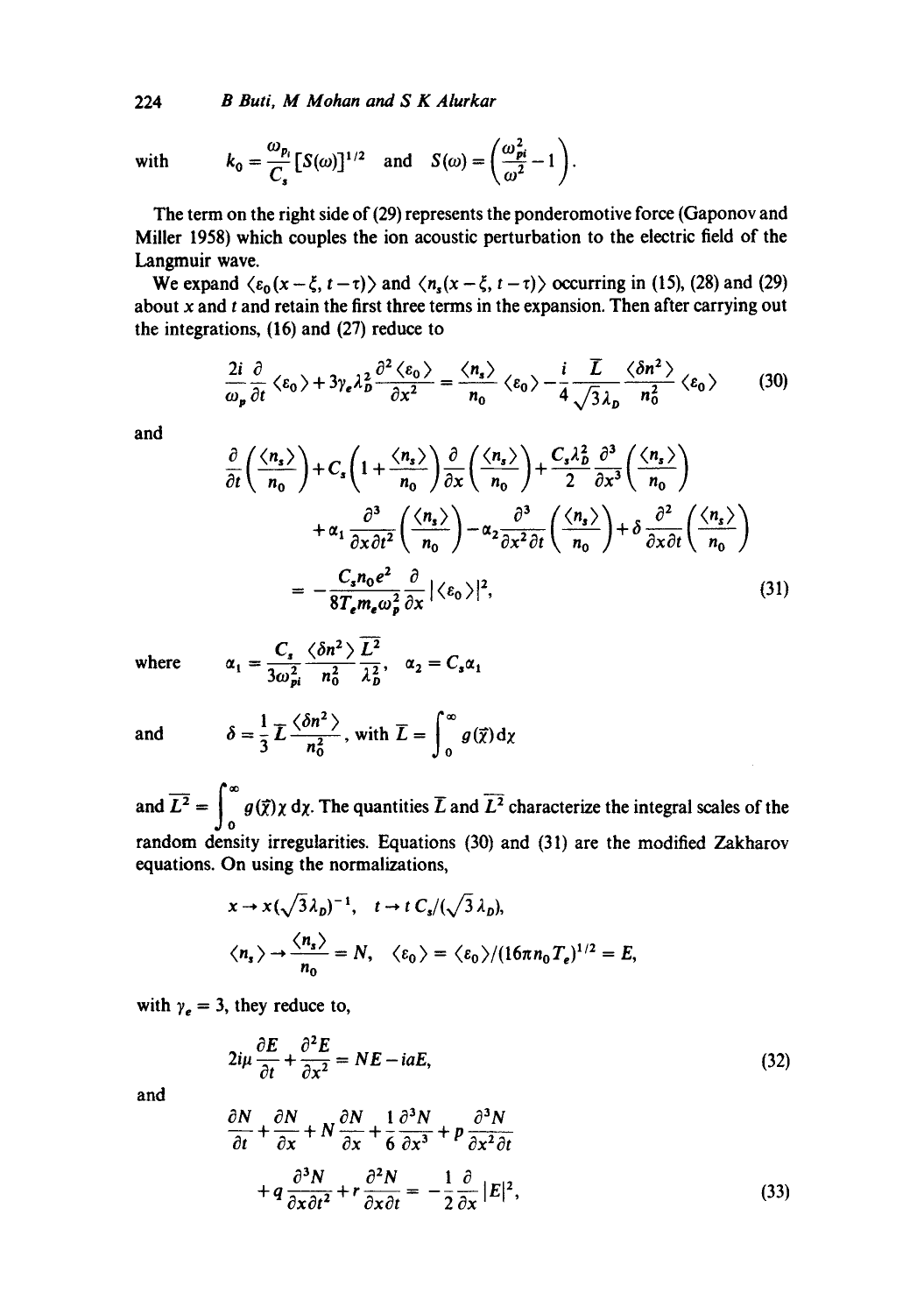where

$$
\mu = \left(\frac{m_e}{3m_i}\right)^{1/2}, \quad a = \frac{i\overline{L}}{4\sqrt{3}\lambda_D} \left(\frac{\langle \delta n^2 \rangle}{n_0^2}\right),
$$
  

$$
p = \frac{C_s \alpha_1}{3\lambda_D^2}, \quad q = -\frac{\alpha_2}{3\lambda_D^2} \quad \text{and} \quad r = \frac{\delta}{\sqrt{3}\lambda_D}.
$$

# **3. Discussion**

Since analytical solution of Zakharov equations is not possible, we have solved (32) and (33) numerically as an initial value problem for various kinds of initial perturbations. The electric field equation (32) is discretized using the Crank-Nicholson (Smith 1969) scheme as,

$$
2i\mu (E_i^{j+1} - E_i^j) \frac{1}{T} + (E_{i+1}^{j+1} - 2E_i^{j+1} + E_{i-1}^{j+1} + E_{i+1}^j - 2E_i^j + E_{i-1}^j) \frac{1}{2H^2} + \frac{ia}{2} (E_i^j + E_i^{j+1}) - \frac{1}{2} (N_i^{j+1} E_i^{j+1} + N_i^j E_i^j) = 0,
$$
 (34)

where  $l$  and  $j$  refer to the spatial points and temporal levels and  $H$  and  $T$  are the corresponding step sizes. For the ion density equation (33) the following Zabusky-Kruskal method (Zabusky and Kruskal 1965; Appert and Vaclavik 1977) is used:

$$
(N_{l}^{j+1} - N_{l}^{j-1}) \frac{1}{2T} + (N_{l+1}^{j} - N_{l-1}^{j}) \frac{1}{2H}
$$
  
+ 
$$
(N_{l+1}^{j} + N_{l}^{j} + N_{l-1}^{j}) (N_{l+1}^{j} - N_{l-1}^{j}) \frac{1}{6H}
$$
  
+ 
$$
(N_{l+2}^{j} - 2N_{l+1}^{j} + 2N_{l-1}^{j} - N_{l-2}^{j}) \frac{1}{12H^{3}}
$$
  
+ 
$$
p\{(N_{l+1}^{j} - 2N_{l}^{j} + N_{l-1}^{j}) - N_{l+1}^{j-1} - 2N_{l}^{j-1} + N_{l-1}^{j-1}\}\frac{1}{H^{2}T}
$$
  
+ 
$$
q\{(N_{l+1}^{j-2} - 2N_{l+1}^{j-1} + N_{l+1}^{j}) - (N_{l-1}^{j-2} - 2N_{l-1}^{j-1} + N_{l-1}^{j})\}\frac{1}{HT^{2}}
$$
  
+ 
$$
r\{(N_{l-1}^{j-2} - N_{l-1}^{j}) - (N_{l+1}^{j-2} - N_{l+1}^{j})\}\frac{1}{4HT}
$$
  
+ 
$$
(|E|_{l+1}^{j} + |E|_{l}^{j} + |E|_{l-1}^{j}) (|E|_{l+1}^{j} - |E|_{l-1}^{j})\frac{1}{6H} = 0.
$$
 (35)

The plasma parameters used for the present calculations (Forslund 1970; Smith and Sime 1979; Readhead *et al* 1978) are  $n_0 = 5 \text{ cm}^{-3}$ ,  $\lambda_p = 5 \times 10^2 \text{ cm}$ ,  $\omega_{\text{min}} = 3 \times 10^3 \text{ sec}^{-1}$ ,  $\bar{L} = 10^7 \text{ cm}$ ,  $\langle \delta n^2 \rangle^{1/2} / n_0 = 10^{-4}$ . These are typical of the interplanetary medium around 0-5 a.u.

In the absence of irregularities i.e.,  $a = p = q = r = 0$ , (32) and (33) have the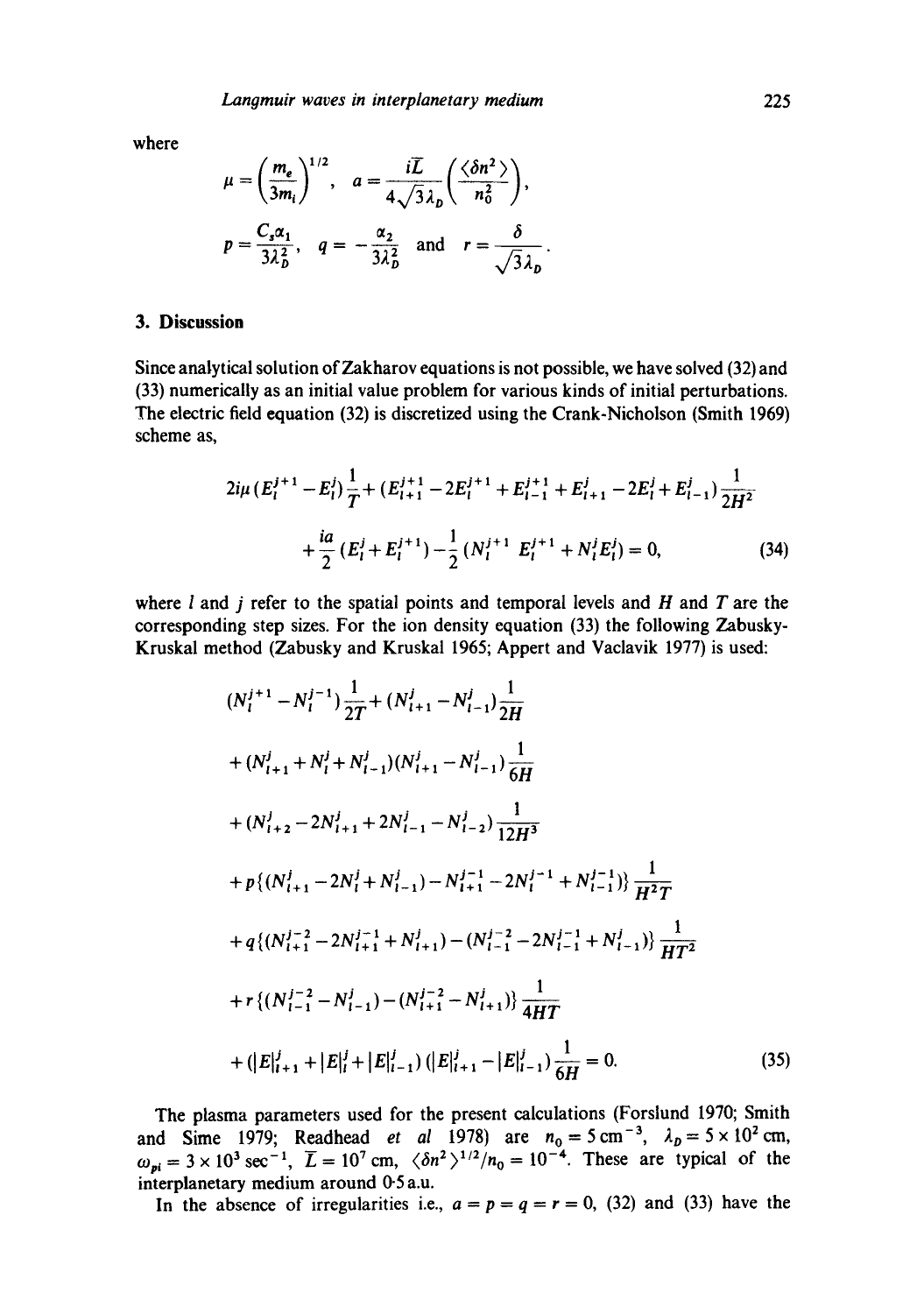following solitary wave solution (Zakharov 1972; Nishikawa *et al* 1974):

$$
E = F \text{ sech } (X/W) \tanh (X/W) \exp \{i[\mu MX + (\mu M^2 + \Omega)t]\}
$$

and

$$
N = -G \operatorname{sech}^2\left(\frac{X}{W}\right),\tag{36}
$$

where

$$
X = (x - Mt), \quad F = (6\sqrt{3}/5)(1 - M), \quad W = (10/3)^{1/2} (1 - M)^{1/2},
$$
  
\n
$$
G = -(9/5)(1 - M), \quad \text{and} \quad \Omega = (1 - \mu^2 W^2 M^2)/(2\mu W^2), \tag{37}
$$

**with M as the Mach number. This wave moves with a constant velocity without any change in its shape.** 

**However, since the interplanetary medium contains the random irregularities, we know that the quantities a, p, q and r are nonzero and so an initial wave given by (36) will** 



**Figure 1.** Time development of Langmuir-ion acoustic solitary wave. Full lines represent ion density perturbation and dotted lines represent the envelope of the Langmuir field,  $|E|$ . At t  $= 0.0$  we have taken  $(1 - M) = 0.4 \times 10^{-8}$ .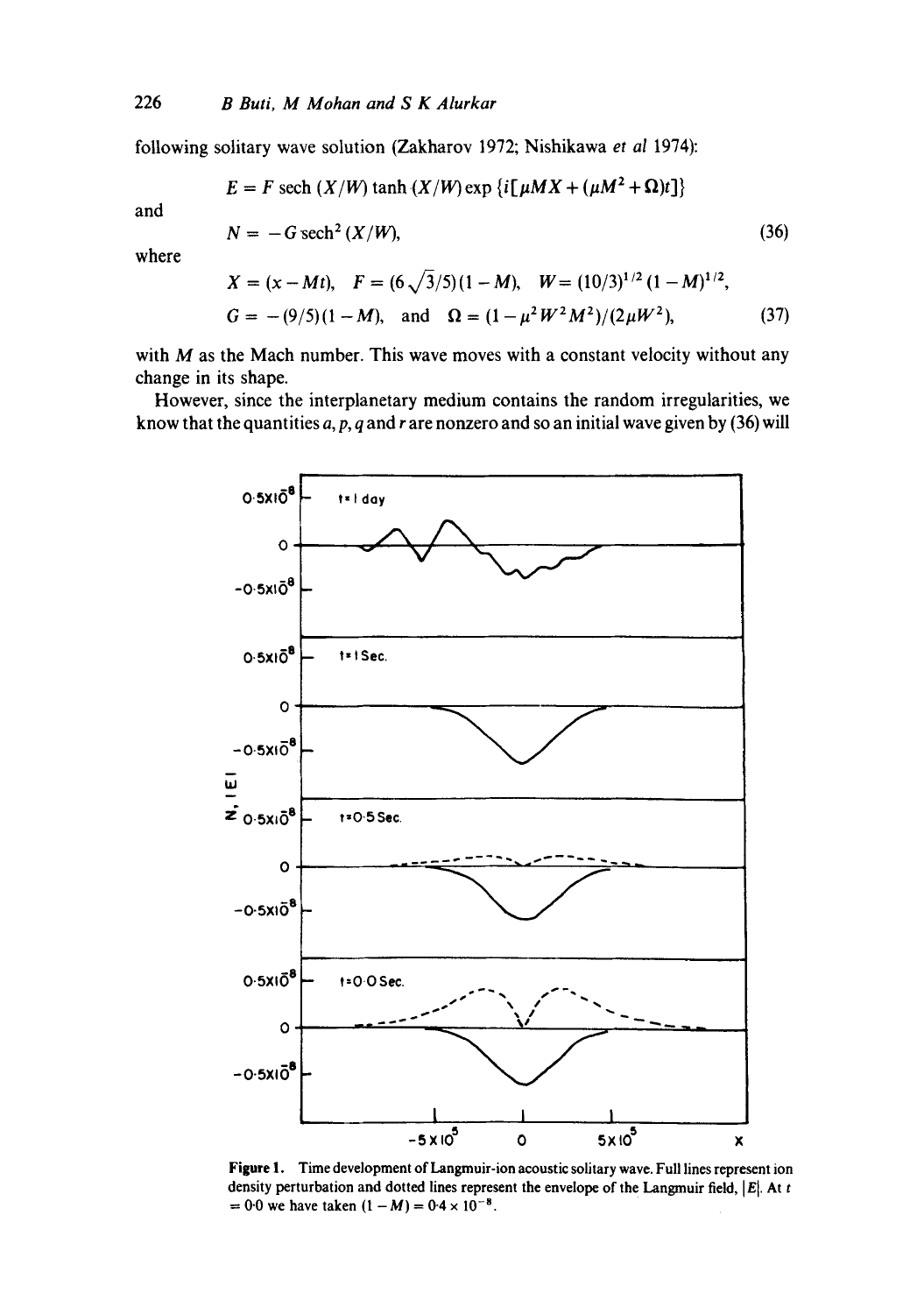not remain stationary. This is shown in figure 1. Here we see that at first the random irregularities cause the Langmuir wave to damp. This is because the irregularities scatter the initially coherent Langmuir wave by introducing random phase fluctuations. On the other hand, the low frequency ion density perturbation is affected very little by the irregularities. After the Langmuir wave damps, the ion density perturbation spreads out by way of radiation since there is no more ponderomotive force to hold it. In this process it breaks up into a few smaller ones within two or three days.

Figure 2 shows the process of excitation of an ion density perturbation by a localized large amplitude Langmuir wave. This wave has no accompanying ion density perturbation to start with. Here we begin with a localized Langmuir wave with an arbitrary amplitude  $F'$  given by,



$$
E = F' \operatorname{sech} (X/W), \tag{38}
$$

**Figure** 2. Time development of a localized Langmuir wave with zero initial ion density perturbation. The values of the quantities used at  $t = 0.0$  are  $(1 - M) = 0.4 \times 10^{-8}$ ,  $F' =$  $0.75 \times 10^{-8}$ .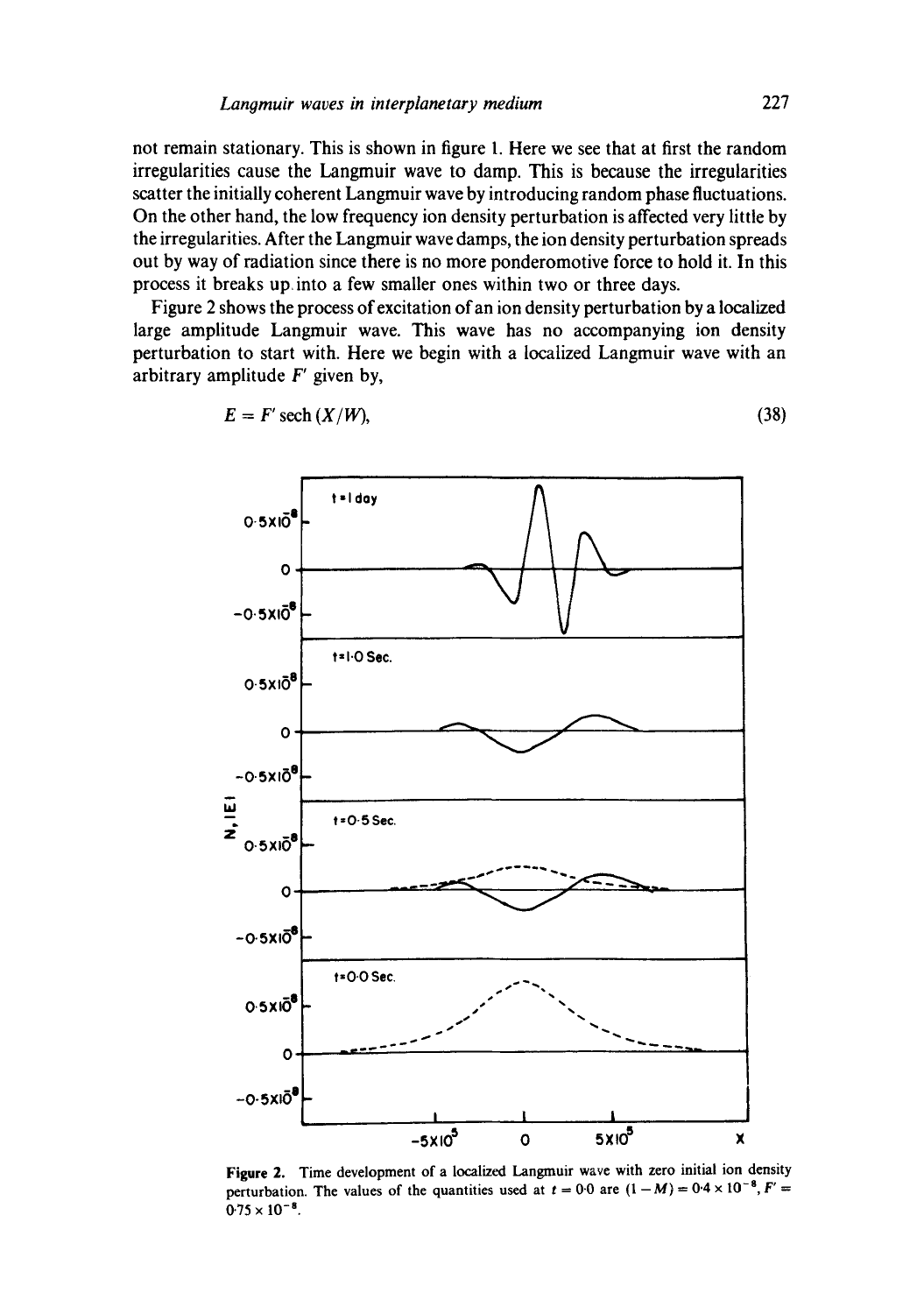where  $X$  and  $W$  are defined by (37). We observe that the ponderomotive force of the Langmuir wave excites the density perturbation which attains its maximum within a fraction of a second; at the same time, Langmuir wave itself undergoes damping. Later on, as in the previous case the density perturbation radiates away.

On certain occasions depending upon the nature of the electron stream, the beamplasma instability in the interplanetary medium will be able to produce shock-like Langmuir waves. In the early stages, they would not have any associated density perturbations. The leading and the trailing edges of such shocks can respectively be represented by,

$$
E = F'[1 - \tanh(X/W)], \tag{39}
$$

and

$$
E = F' [1 + \tanh (X/W)], \qquad (40)
$$

where  $X$ , Wand  $F'$  are defined by (37) and (38). Such shock waves are more likely to be



**Figure** 3. Time development of the leading edge of a Langmuir shock wave. The various quantities at  $t = 0.0$  are same as those in figure 2.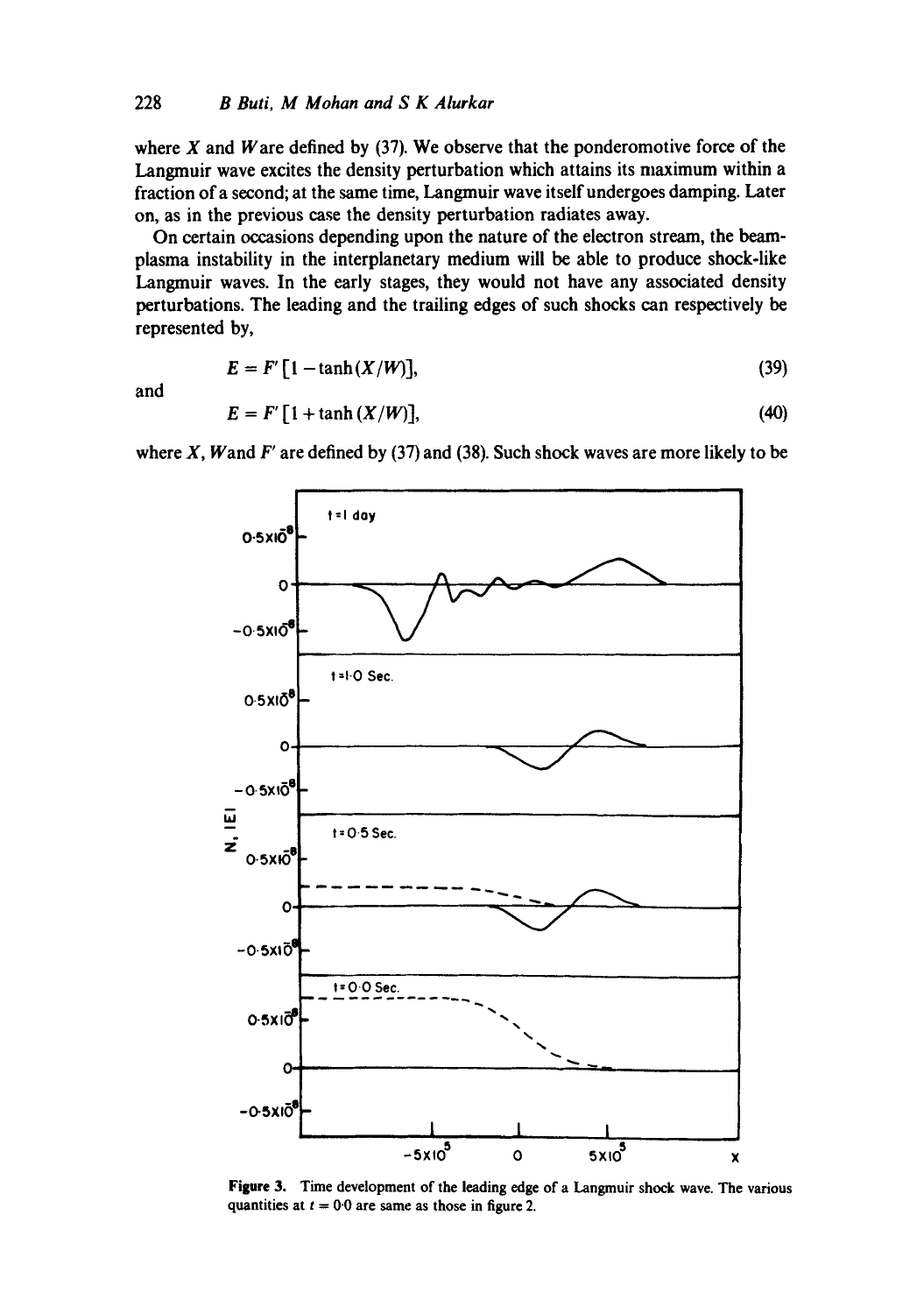present in type-II solar bursts (Weiss 1963; Kundu 1965). The time evolution of the shock waves given by (39) and (40) are depicted in figures 3 and 4 respectively. Here we see that the ion density perturbations are excited only in a narrow region around the leading and the trailing edges. This is because the ponderomotive force represented by the right side of (33) would be vanishingly small at all other places. Further evolution of the ion density perturbation in these two cases is same as those described in the previous cases.

### **4. Conclusions**

**The results presented here have important consequences on the density fluctuations propagating, across the interplanetary medium, away from the sun. The modulational instability and collapse (Thornhill and ter Haar 1978; Buti 1977, Nicholson** *et al* **1978)** 



**Figure** 4. The time development of the trailing edge of a Langmuir shock. The various quantities at  $t = 0.0$  are same as those in figure 2.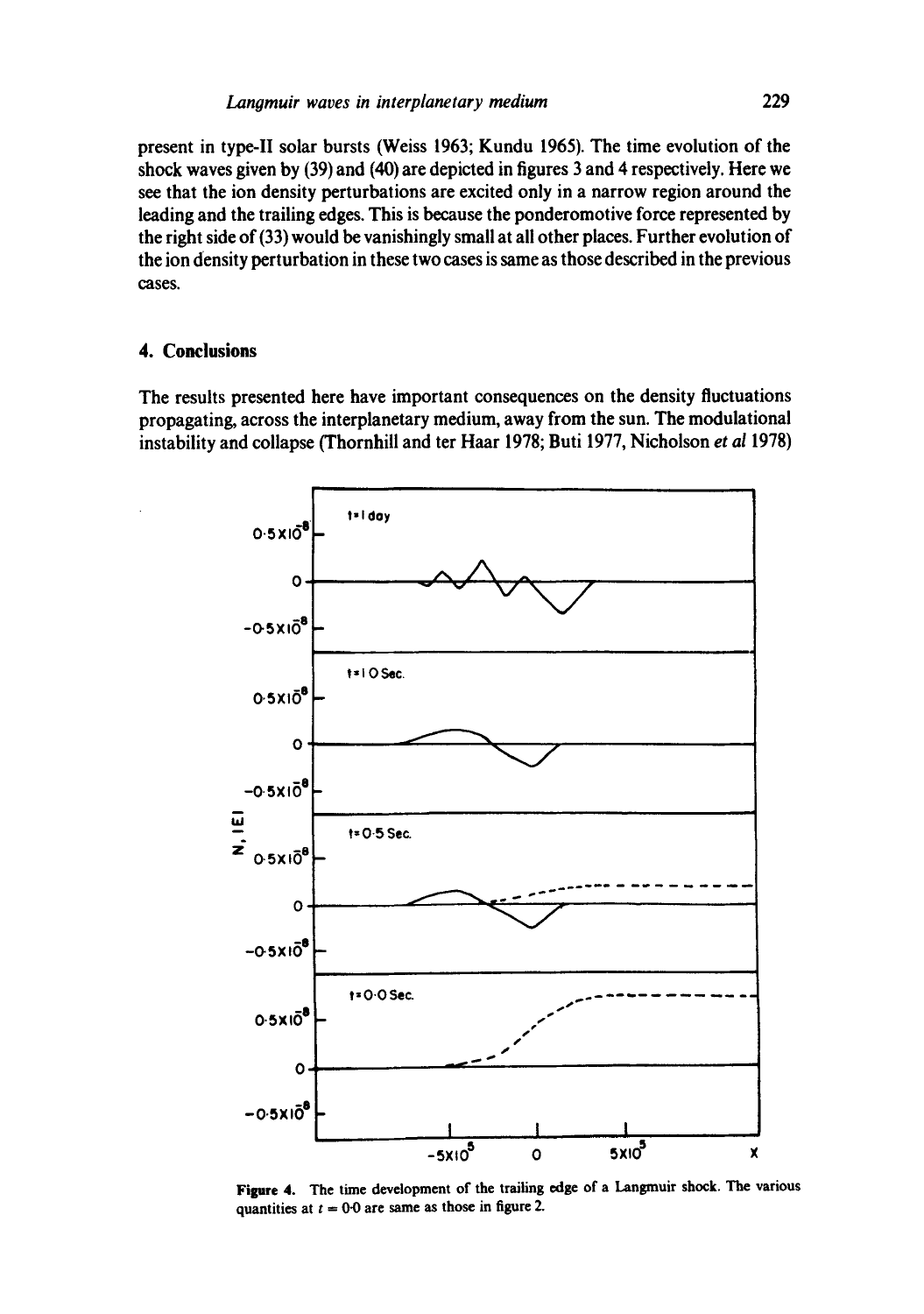of a long wave length ( $\geq 10^2$  km) Langmuir wave in interplanetary plasma will be seriously affected by the process we have discussed here. The breaking up of an ion density perturbation will spread the energy of the wave over a larger area instead of concentrating in a small region as in the case of collapse. Consequently, we see that the random irregularities of the interplanetary medium help to avoid the collapse of very long wave length Langmuir waves. We are justified in drawing these conclusions even though our calculations are based on one-dimensional model whereas the collapse is a three-dimensional phenomena, simply because we know that the necessary condition for the occurrence of collapse is satisfied only if the one-dimensional system is modulationally unstable (Buti 1977).

Long time simultaneous IPS observations of many radio sources all over the sky are the most ideal for obtaining an accurate picture of the development of density fluctuations after a type III radio burst. Similar observations have been reported by Gapper *et al* (1982) where they could detect the regions of density disturbances moving away from the sun over a few days although none of them has been identified with a type III burst.

In order to see the breaking up of large scale fluctuations within these regions, one has to observe the changes occurring in the power spectrum of density fluctuations corresponding to these scale sizes. For the large scale sizes considered here, two frequency ivs observations (Shishov 1975; Gapper and Hewish 1981) within the regions of density disturbances are essential. The breaking up will correspond to a shift in the intensity of power spectrum towards smaller scale sizes. This shift will be observable when the power spectrum within the region of disturbance is followed for a few days.

To check our model, we are planning to make two-frequency ips observations at the IPS observatory of the Physical Research Laboratory to follow the changes occurring in the power spectrum of the density fluctuations in the interplanetary medium after type III bursts.

We are also planning to take into account the presence of the interplanetary magnetic field to find its effect on the process of breaking up as a result of Langmuir waves propagating in an arbitrary direction with respect to the magnetic field.

# **References**

Appert K and Vaclavik J 1977 *Phys. Fluids* 20 1845 Bardwell S and Goldman M V 1976 Astrophys. J. 209 912 Buti B 1977 *Phys. Rev. Lett. 38* 498 Du Bois D F and Pesme D 1984 *Phys. Fluids* 27 218 Cronyn W M 1972 *Astrophys. J.* 171 4101 Forslund D W 1970 *J. Geophys. Res.* 75 17 Gapper G R and Hewish A 1981 *Mort. Not. R. Astr. Soc.* 197 209 Gapper G R, Hewish A, Purvis A and Duffet-Smith P J 1982 *Nature* (London) 296 633 Gaponov A V and Miller M A 1958 *Soy. Phys. JETP* 7 168 Goldman M V and Du Bois D F 1982 *Phys. Fluids* 25 1062 Kundu M R 1965 Solar radio astronomy (New York: Inter-Science Publisher) Mohan M and Buti B 1980 *Plasma Phys.* 22 873 Mohan M and Buti B 1982 *J. Plasma Phys.* 27 1 Neugebauer M 1975 *J. Geophys. Res.* 80 998 Nicholson D R, Goldman M V, Hoying P and Weatherall J C 1978 *Astrophys. J.* 223 605 Nishikawa K, Hojo H M, Mima K and Ikezi H 1974 *Phys. Rev. Lett.* 33 149